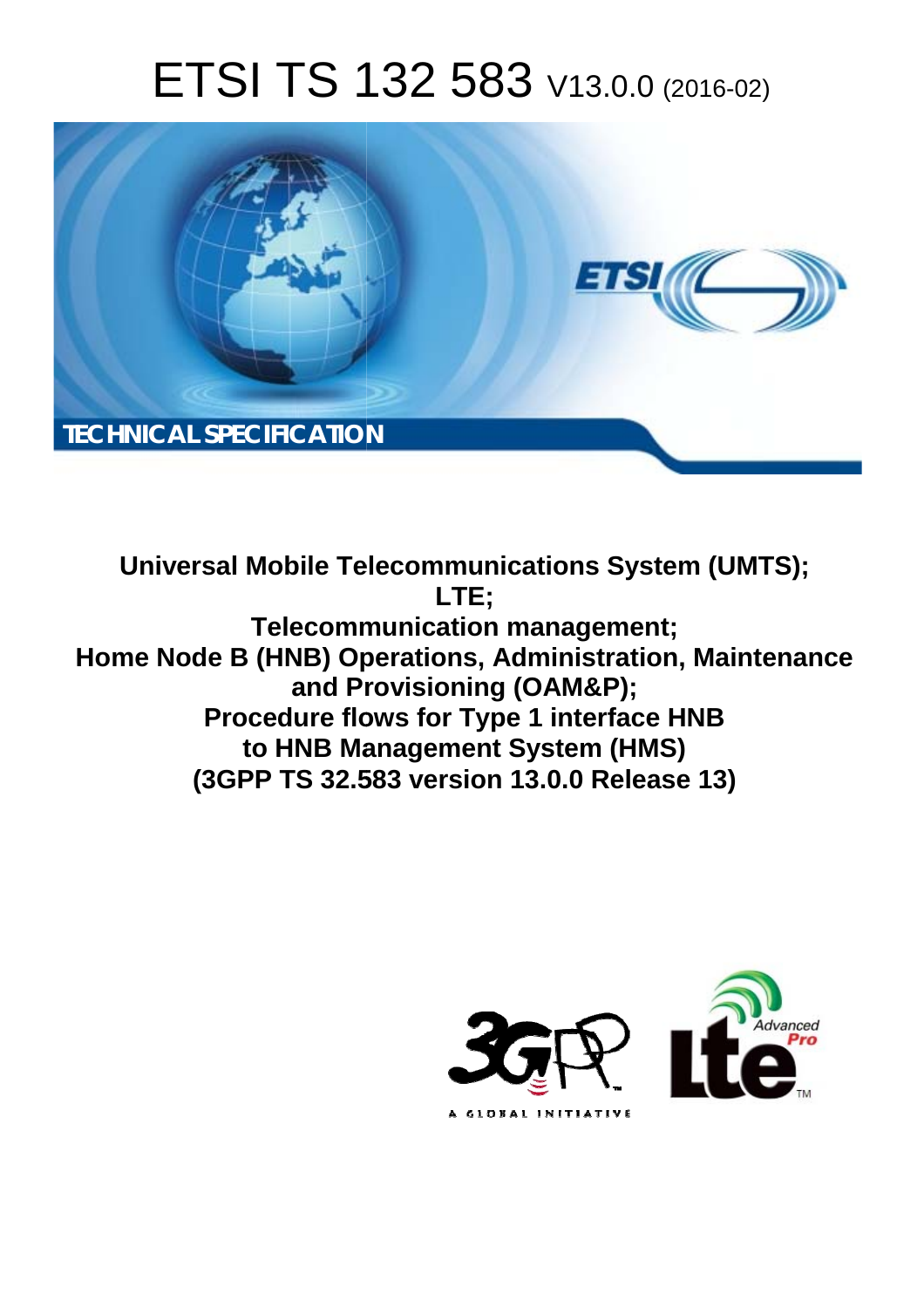Reference RTS/TSGS-0532583vd00

> Keywords LTE,UMTS

#### *ETSI*

#### 650 Route des Lucioles F-06921 Sophia Antipolis Cedex - FRANCE

Tel.: +33 4 92 94 42 00 Fax: +33 4 93 65 47 16

Siret N° 348 623 562 00017 - NAF 742 C Association à but non lucratif enregistrée à la Sous-Préfecture de Grasse (06) N° 7803/88

#### *Important notice*

The present document can be downloaded from: <http://www.etsi.org/standards-search>

The present document may be made available in electronic versions and/or in print. The content of any electronic and/or print versions of the present document shall not be modified without the prior written authorization of ETSI. In case of any existing or perceived difference in contents between such versions and/or in print, the only prevailing document is the print of the Portable Document Format (PDF) version kept on a specific network drive within ETSI Secretariat.

Users of the present document should be aware that the document may be subject to revision or change of status. Information on the current status of this and other ETSI documents is available at <http://portal.etsi.org/tb/status/status.asp>

If you find errors in the present document, please send your comment to one of the following services: <https://portal.etsi.org/People/CommiteeSupportStaff.aspx>

#### *Copyright Notification*

No part may be reproduced or utilized in any form or by any means, electronic or mechanical, including photocopying and microfilm except as authorized by written permission of ETSI.

The content of the PDF version shall not be modified without the written authorization of ETSI. The copyright and the foregoing restriction extend to reproduction in all media.

> © European Telecommunications Standards Institute 2016. All rights reserved.

**DECT**TM, **PLUGTESTS**TM, **UMTS**TM and the ETSI logo are Trade Marks of ETSI registered for the benefit of its Members. **3GPP**TM and **LTE**™ are Trade Marks of ETSI registered for the benefit of its Members and of the 3GPP Organizational Partners.

**GSM**® and the GSM logo are Trade Marks registered and owned by the GSM Association.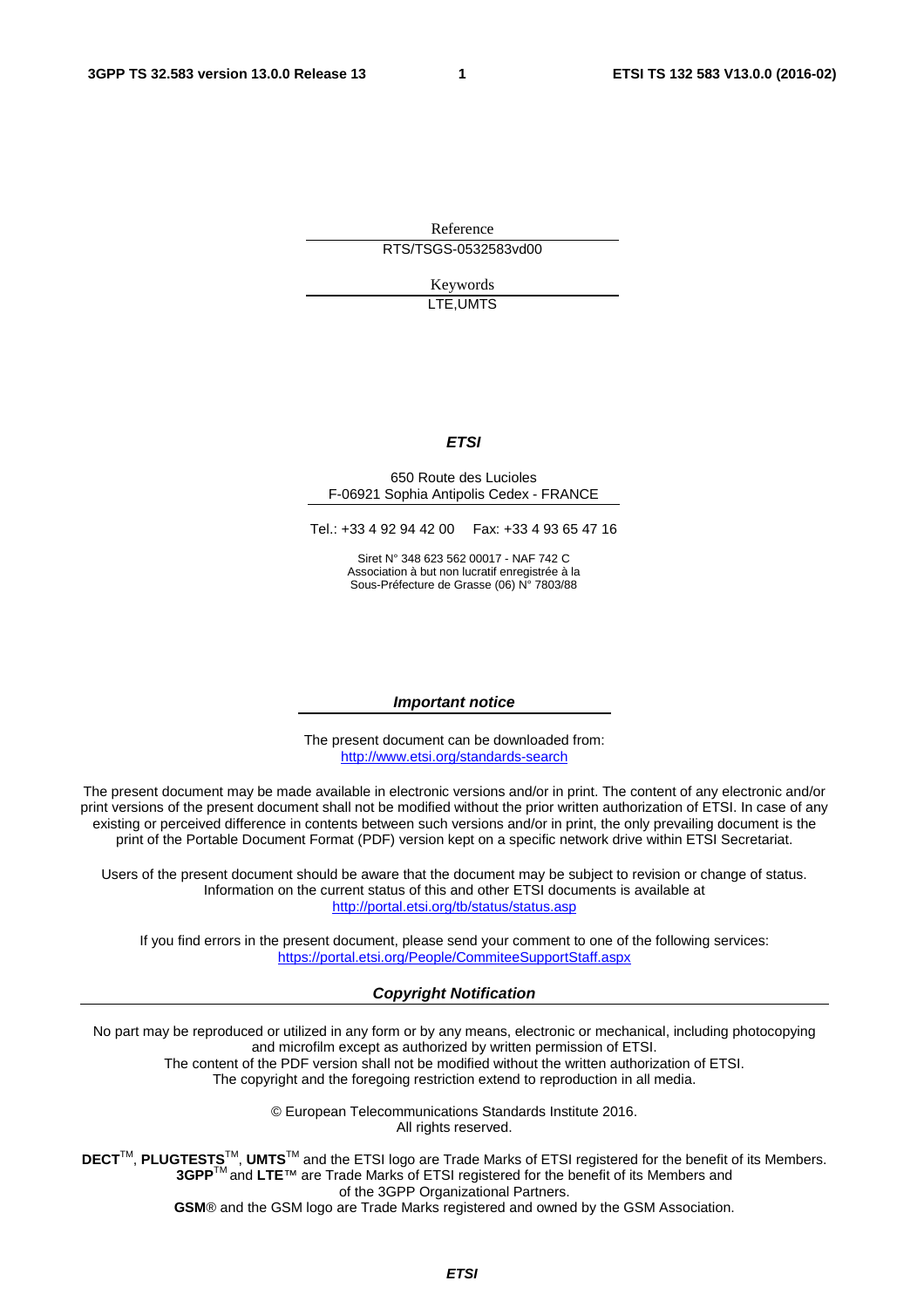# Intellectual Property Rights

IPRs essential or potentially essential to the present document may have been declared to ETSI. The information pertaining to these essential IPRs, if any, is publicly available for **ETSI members and non-members**, and can be found in ETSI SR 000 314: *"Intellectual Property Rights (IPRs); Essential, or potentially Essential, IPRs notified to ETSI in respect of ETSI standards"*, which is available from the ETSI Secretariat. Latest updates are available on the ETSI Web server [\(https://ipr.etsi.org/\)](https://ipr.etsi.org/).

Pursuant to the ETSI IPR Policy, no investigation, including IPR searches, has been carried out by ETSI. No guarantee can be given as to the existence of other IPRs not referenced in ETSI SR 000 314 (or the updates on the ETSI Web server) which are, or may be, or may become, essential to the present document.

## Foreword

This Technical Specification (TS) has been produced by ETSI 3rd Generation Partnership Project (3GPP).

The present document may refer to technical specifications or reports using their 3GPP identities, UMTS identities or GSM identities. These should be interpreted as being references to the corresponding ETSI deliverables.

The cross reference between GSM, UMTS, 3GPP and ETSI identities can be found under [http://webapp.etsi.org/key/queryform.asp.](http://webapp.etsi.org/key/queryform.asp)

# Modal verbs terminology

In the present document "**shall**", "**shall not**", "**should**", "**should not**", "**may**", "**need not**", "**will**", "**will not**", "**can**" and "**cannot**" are to be interpreted as described in clause 3.2 of the [ETSI Drafting Rules](http://portal.etsi.org/Help/editHelp!/Howtostart/ETSIDraftingRules.aspx) (Verbal forms for the expression of provisions).

"**must**" and "**must not**" are **NOT** allowed in ETSI deliverables except when used in direct citation.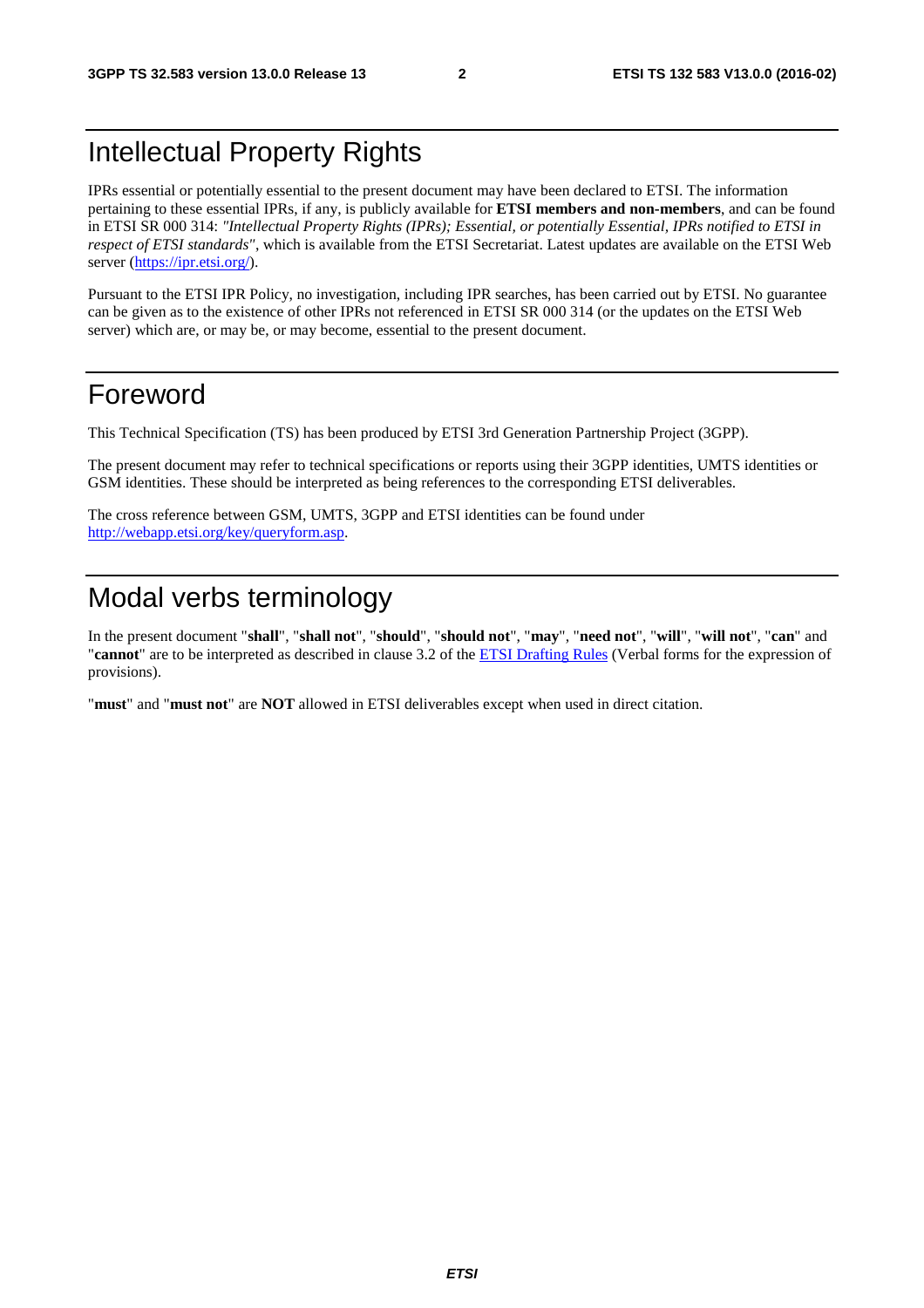$\mathbf{3}$ 

# Contents

| 1                             |                                                                                        |  |  |  |
|-------------------------------|----------------------------------------------------------------------------------------|--|--|--|
| 2                             |                                                                                        |  |  |  |
| 3                             |                                                                                        |  |  |  |
| 3.1                           |                                                                                        |  |  |  |
| 3.2                           |                                                                                        |  |  |  |
| 4                             |                                                                                        |  |  |  |
| 4.2                           |                                                                                        |  |  |  |
| 4.2.1                         |                                                                                        |  |  |  |
| 4.2.1.1                       |                                                                                        |  |  |  |
| 4.2.1.2                       |                                                                                        |  |  |  |
| 4.2.2                         |                                                                                        |  |  |  |
| 4.2.2.1                       |                                                                                        |  |  |  |
| 4.2.2.2                       |                                                                                        |  |  |  |
| 4.2.3                         |                                                                                        |  |  |  |
| 5                             |                                                                                        |  |  |  |
| 5.1                           |                                                                                        |  |  |  |
| 5.1.1                         |                                                                                        |  |  |  |
| 5.1.2                         | Discovery procedures via HMS (initial) accessible on the public Internet (Mandatory)10 |  |  |  |
| 5.2                           |                                                                                        |  |  |  |
| 5.2.1                         |                                                                                        |  |  |  |
| 5.2.2                         |                                                                                        |  |  |  |
| 5.3                           |                                                                                        |  |  |  |
| 5.3.1                         |                                                                                        |  |  |  |
| 5.3.2                         | HNB configuration management using RPC Set Parameter Value method (Mandatory)  15      |  |  |  |
| 5.4                           |                                                                                        |  |  |  |
| 5.5                           |                                                                                        |  |  |  |
| 5.5.1                         |                                                                                        |  |  |  |
| 5.5.2                         |                                                                                        |  |  |  |
| 5.6                           |                                                                                        |  |  |  |
| 5.6.1                         |                                                                                        |  |  |  |
| 5.6.2                         |                                                                                        |  |  |  |
| <b>Annex A (informative):</b> |                                                                                        |  |  |  |
|                               |                                                                                        |  |  |  |
|                               |                                                                                        |  |  |  |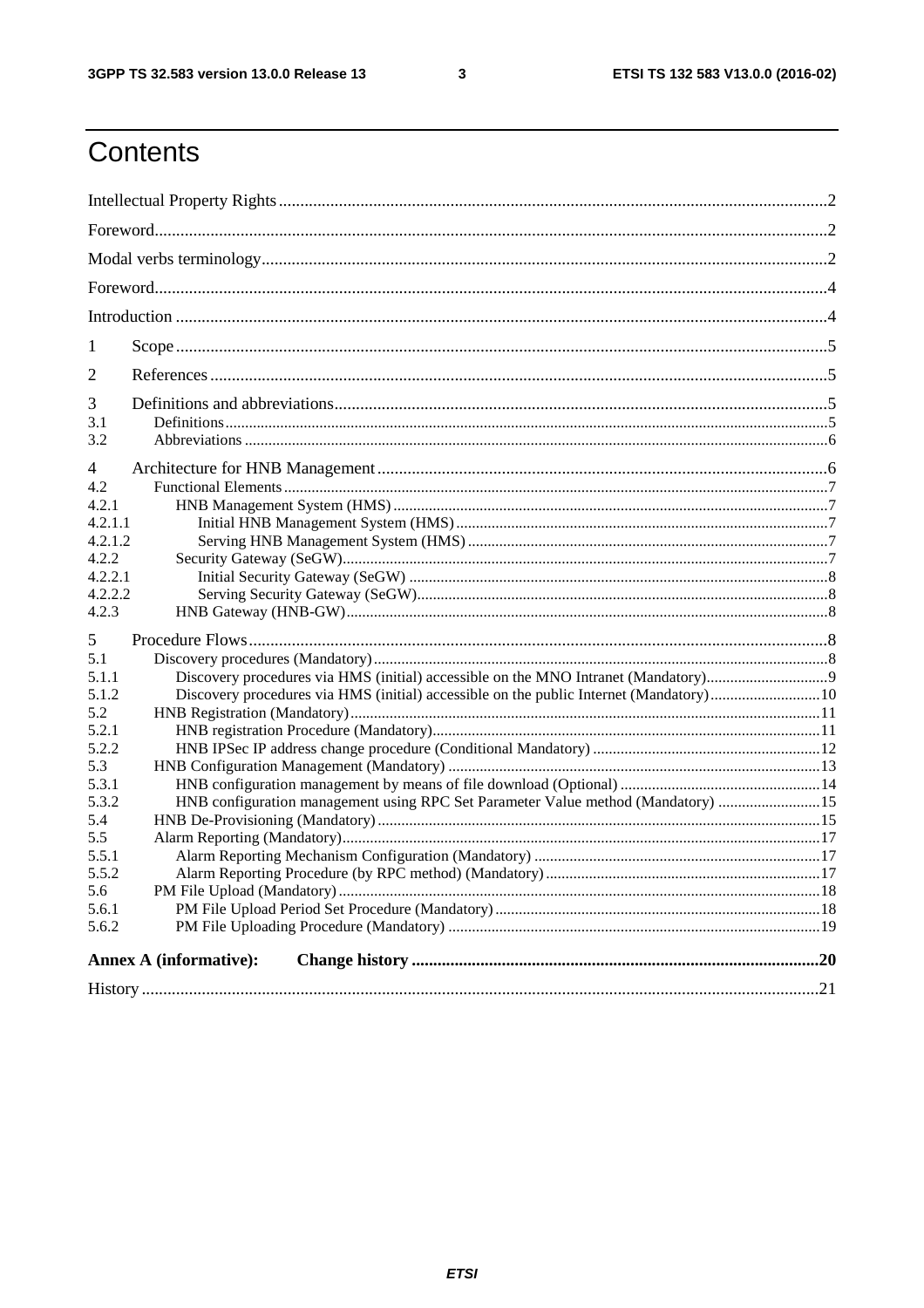### Foreword

This Technical Specification has been produced by the 3<sup>rd</sup> Generation Partnership Project (3GPP).

The contents of the present document are subject to continuing work within the TSG and may change following formal TSG approval. Should the TSG modify the contents of the present document, it will be re-released by the TSG with an identifying change of release date and an increase in version number as follows:

Version x.y.z

where:

- x the first digit:
	- 1 presented to TSG for information;
	- 2 presented to TSG for approval;
	- 3 or greater indicates TSG approved document under change control.
- y the second digit is incremented for all changes of substance, i.e. technical enhancements, corrections, updates, etc.
- z the third digit is incremented when editorial only changes have been incorporated in the document.

# Introduction

The present document is part of a TS-family covering the  $3<sup>rd</sup>$  Generation Partnership Project Technical Specification Group Services and System Aspects, Telecommunication Management; as identified below:

3GPP TS 32.581: "Telecommunications management; Home Node B (HNB) Operations, Administration, Maintenance and Provisioning (OAM&P); Concepts and requirements for Type 1 interface HNB to HNB Management System (HMS)".

#### **3GPP TS 32.582: "Telecommunications management; Home Node B (HNB) Operations, Administration, Maintenance and Provisioning (OAM&P); Information model for Type 1 interface HNB to HNB Management System (HMS)".**

- 3GPP TS 32.583: "Telecommunications management; Home Node B (HNB) Operations, Administration, Maintenance and Provisioning (OAM&P); Procedure flows for Type 1 interface HNB to HNB Management System (HMS)".
- 3GPP TS 32.584: "Telecommunications management; Home Node B (HNB) Operations, Administration, Maintenance and Provisioning (OAM&P); XML definitions for Type 1 interface HNB to HNB Management System (HMS)".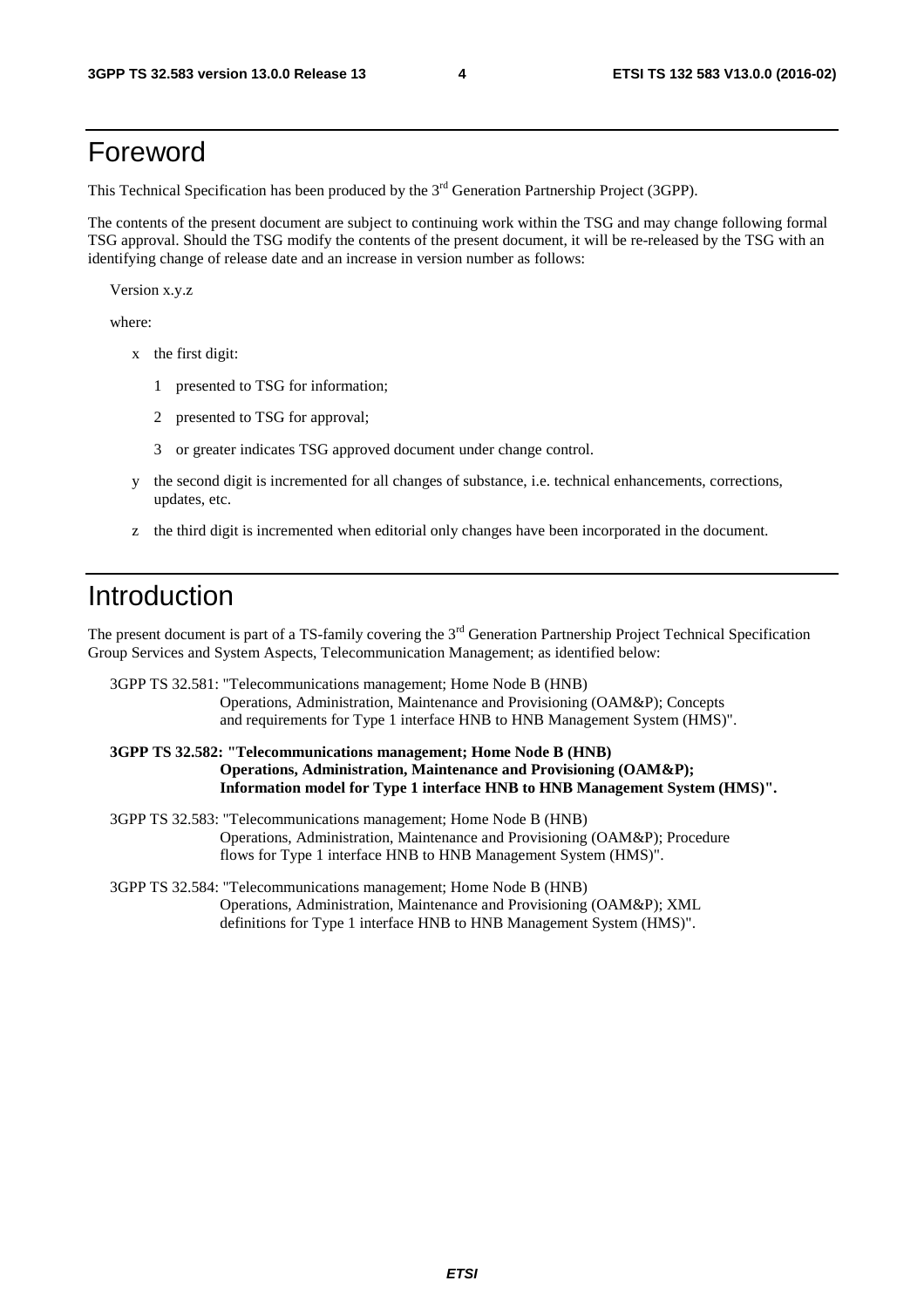### 1 Scope

The present document describes the procedure flows between HNB & HMS for the OAM of HNB Management.

# 2 References

The following documents contain provisions which, through reference in this text, constitute provisions of the present document.

- References are either specific (identified by date of publication, edition number, version number, etc.) or non-specific.
- For a specific reference, subsequent revisions do not apply.
- For a non-specific reference, the latest version applies. In the case of a reference to a 3GPP document (including a GSM document), a non-specific reference implicitly refers to the latest version of that document *in the same Release as the present document*.
- [1] 3GPP TR 21.905: "Vocabulary for 3GPP Specifications".
- [2] 3GPP TS 32.101: "Telecommunication management; Principles and high level requirements".
- [3] 3GPP TS 32.102: "Telecommunication management; Architecture".
- [4] 3GPP TS 32.300: "Telecommunication management; Configuration Management (CM); Name convention for Managed Objects".
- [5] TR-069 Amendment 2, CPE WAN Management Protocol v1.1, Broadband Forum, viewable at
- [6] 3GPP TR 25.820 3G Home NodeB Study Item Technical Report
- [7] 3GPP TS 25.401 Radio Access Network UTRAN Overall Description
- [8] 3GPP TR 32.821: "Study of Self-Organizing Network (SON) related OAM for Home NodeB".
- [9] 3GPP TS 25.467: "UTRAN architecture for 3G Home NodeB, stage 2".
- [10] 3GPP TS 32.582: "Telecommunications management; Home Node B (HNB) Operations, Administration, Maintenance and Provisioning (OAM&P); Information model for Type 1 interface HNB to HNB Management System (HMS)".
- [11] 3GPP TS 33.320: "Security of Home Node B (HNB) / Home evolved Node B (HeNB)".

# 3 Definitions and abbreviations

For the purposes of the present document, the terms and definitions given in TS 32.101 [2], TS 32.102 [3] and TS 21.905 [1] and the following apply. A term defined in the present document takes precedence over the definition of the same term, if any, in TS 32.101 [2], TS 32.102 [3] and TS 21.905 [1], in that order.

### 3.1 Definitions

For the purposes of the present document, the terms and definitions given in TR 21.905 [1] and the following apply. A term defined in the present document takes precedence over the definition of the same term, if any, in TR 21.905 [1].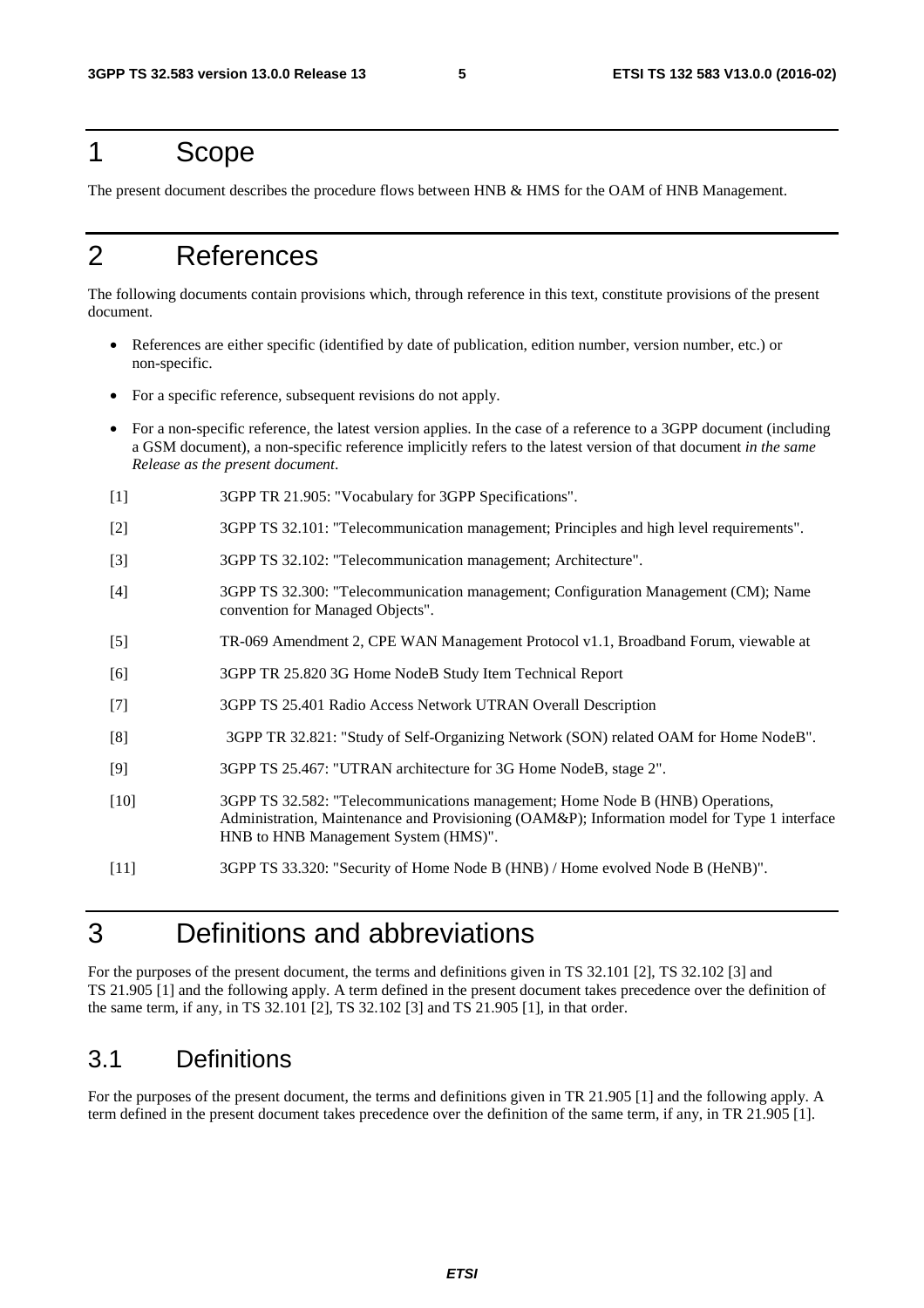### 3.2 Abbreviations

For the purposes of the present document, the following abbreviations apply:

| <b>DNS</b><br><b>FTP</b><br><b>HMS</b> | Domain Name Server<br>File Transfer Protocol<br>Home NodeB Management System |
|----------------------------------------|------------------------------------------------------------------------------|
| <b>HNB</b>                             | Home NodeB                                                                   |
| <b>HNB-GW</b>                          | Home NodeB Gateway                                                           |
| <b>HTTP</b>                            | <b>Hyper Text Transfer Protocol</b>                                          |
| <b>HTTPS</b>                           | Hyper Text Transfer Protocol Secure                                          |
| <b>IP</b>                              | Internet Protocol                                                            |
| LAN                                    | Local Area Network                                                           |
| <b>MNO</b>                             | Mobile Network Operator                                                      |
| <b>RNC</b>                             | Radio Network Controller                                                     |
| <b>RPC</b>                             | Remote Procedure Call                                                        |
| <b>SeGW</b>                            | <b>Security Gateway</b>                                                      |
| SSL                                    | Secure Socket Layer                                                          |
| sFTP                                   | Secure File Transfer Protocol                                                |
| TLS                                    | <b>Transport Layer Security</b>                                              |
| URL                                    | <b>Unified Resource Locator</b>                                              |
|                                        |                                                                              |

# 4 Architecture for HNB Management

### 4.1 HNB OAM functional architecture

This section provides the HNB OAM functional architecture. We distinguish the two following cases:

- A HNB is connected to a BB device (typically a residential gateway providing connectivity via an access provider domain). The BB device provides routing, NAT and firewall functionality.
- A BB device with an integrated HNB functionality

The HNB Management System (HMS) main tasks are to provision configuration data on the HNB. It provides the following functional entities:

- A file server
- A TR-069 auto-configuration server (ACS)

However the file server may be used by other applications in the MNO domain.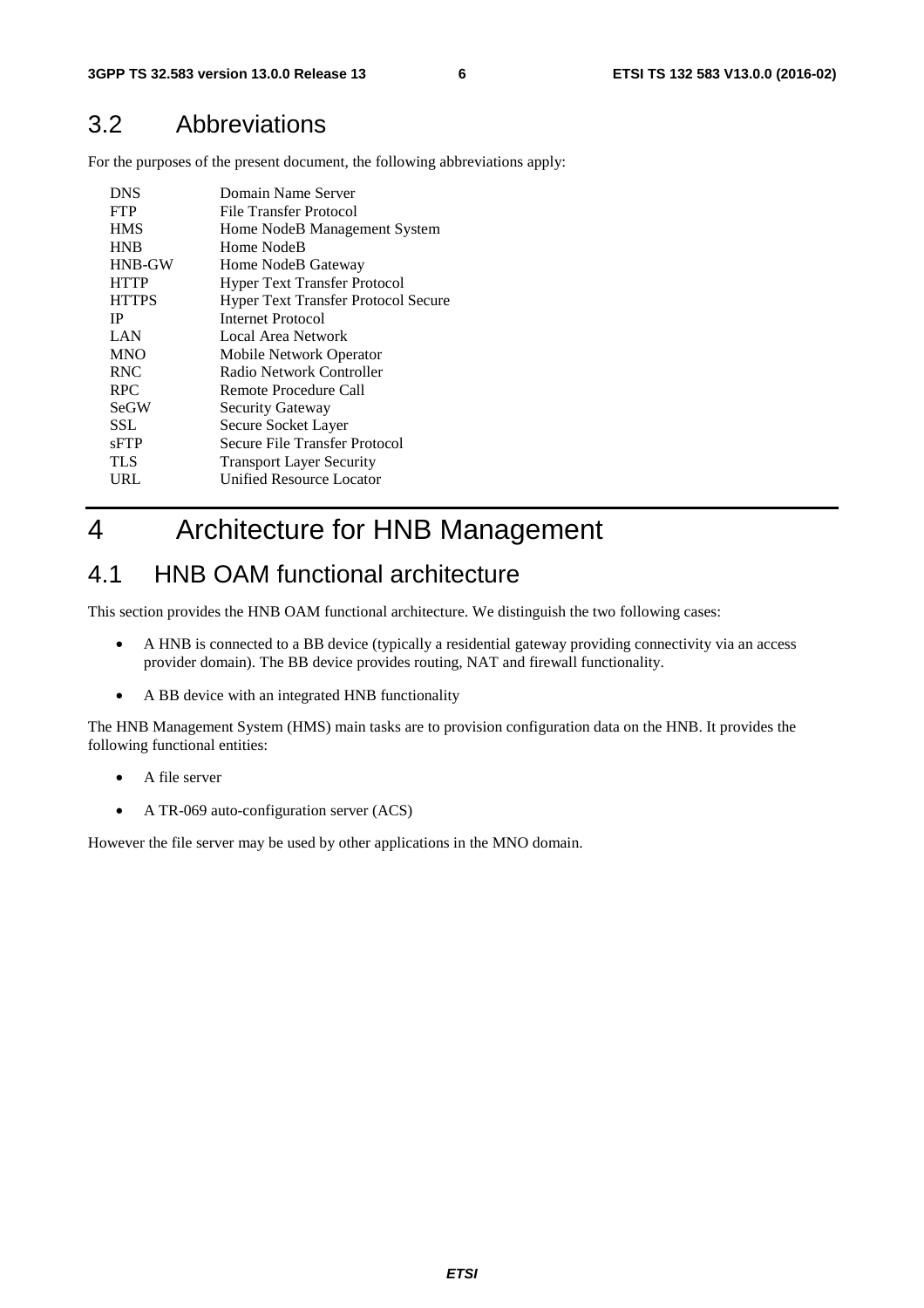

**Figure 4.1.1-1: Architecture for HNB Management** 

### 4.2 Functional Elements

#### 4.2.1 HNB Management System (HMS)

The HMS is composed of a TR-069 manager and a file server. The TR069 manager implements the Auto-Configuration Server function as defined in TR-069 standard and performs CM, FM and PM functionalities to the HNB. The file server may be used for file upload or download, as instructed by TR-069 manager

#### 4.2.1.1 Initial HNB Management System (HMS)

The initial HMS may provide location verification of HNB and assigns appropriate serving elements (Serving HMS, Security Gateway and HNB-GW).

#### 4.2.1.2 Serving HNB Management System (HMS)

Provides the following functionalities:

- TR-069 Auto-configuration server
- File server for file upload or download
- Provisioning of configuration data to the HNB
- Performance & Fault updates
- Provides Serving SeGW discovery

### 4.2.2 Security Gateway (SeGW)

SeGW terminates Secure tunnelling for TR-069 as well as Iuh. It is used for authentication of HNB & provides access to HMS and HNB-GW.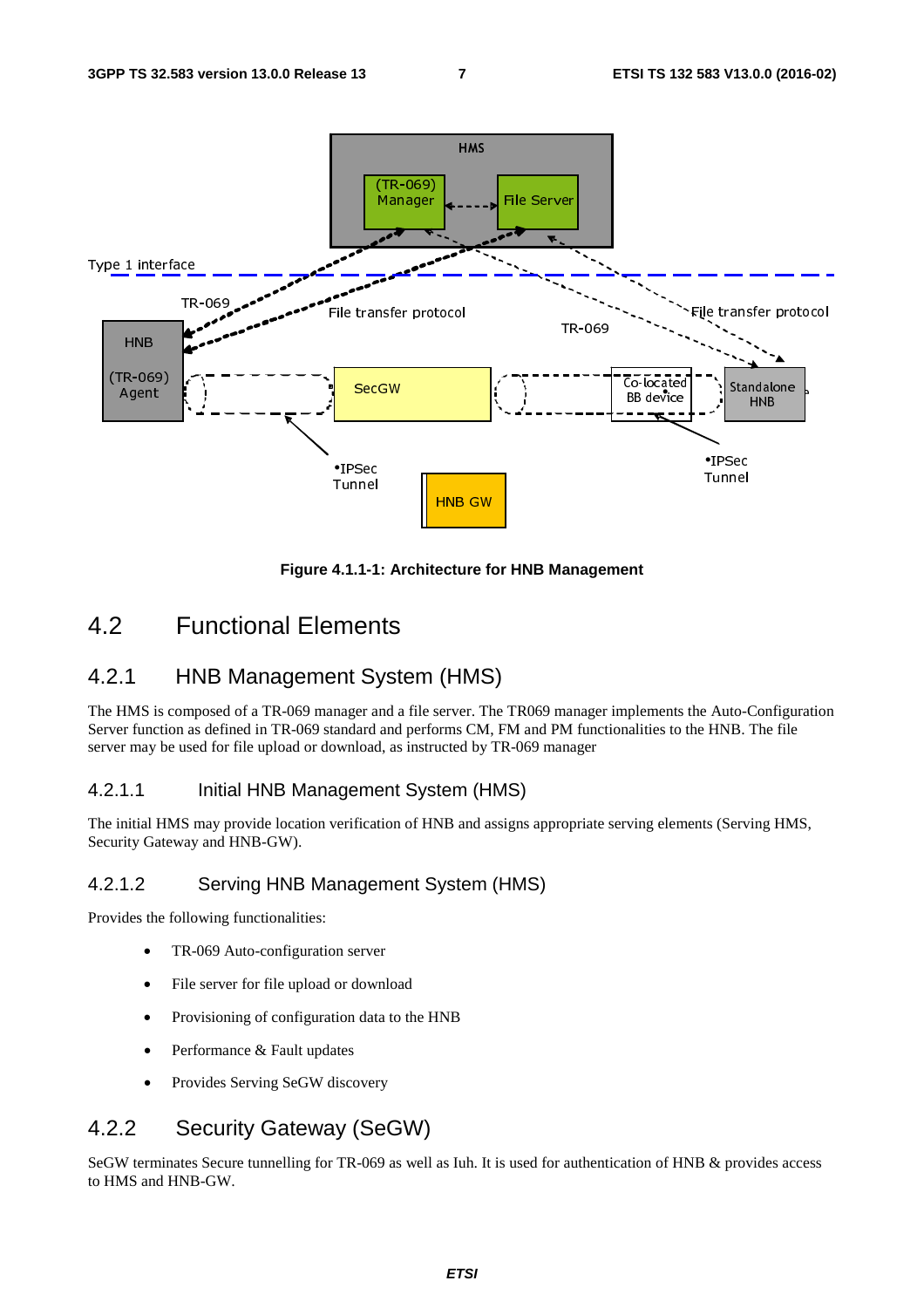#### 4.2.2.1 Initial Security Gateway (SeGW)

The URL of the Initial SeGW may be factory programmed in the HNB so as to allow initial establishment of an IPSec security association and communication with the initial HMS.

#### 4.2.2.2 Serving Security Gateway (SeGW)

Terminates IPSec security association and implements a forwarding function to allow forwarding IP packets upstream and downstream:

- Downstream: packets are forwarded on appropriate IPSec tunnels towards the HNB based on their destination IP addresses
- Upstream: forwarding IP traffic to the appropriate HNB-GW, HMS or other network elements based on destination IP addresses

### 4.2.3 HNB Gateway (HNB-GW)

Terminates Iuh from HNB. Appears as a RNC to the existing Core network using existing Iu interface.

5 Procedure Flows

# 5.1 Discovery procedures (Mandatory)

When the HNB is initially powered up, it shall contact with HMS (initial) to discover HNB-GW for the first step. HMS (initial) assigns the HNB corresponding local access information of Security Gateway (serving), HMS (serving) and optionally HNB-GW according to the HNB"s location information. The HNB-GW information shall be provided either by the HMS (initial) or the HMS (serving). The HNB is pre-configured with the address information of HMS (initial) and Security Gateway (initial) and with an operator trusted root CA certificate allowing the validation of the certificate presented by HMS (as TLS server) or Security Gateway (as IKEv2 responder), while HMS (serving) may be physically different from HMS (initial). The address information of Security Gateway (initial) should be consistent with that in the certificate presented by Security Gateway (initial). When authentication between HNB and HMS (initial) is needed, the address information of HMS (initial) should be consistent with that in the certificate presented by HMS (initial).

There are two scenarios that need to be distinguished for the HNB-GW discovery:

- HMS (initial) is accessible via IPSec to the Security Gateway (initial) on the MNO Intranet.
- HMS (initial) is accessible on the public Internet.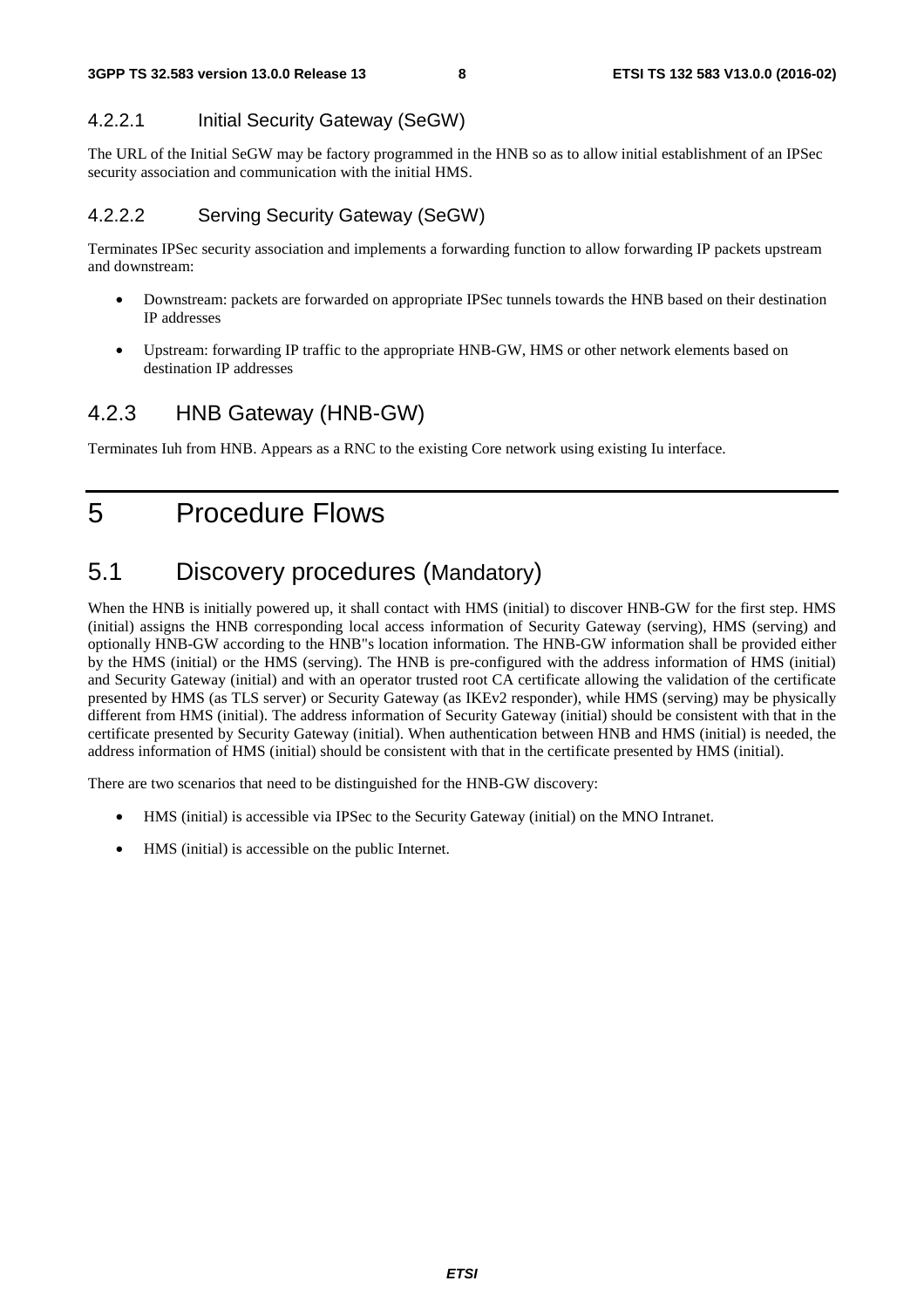5.1.1 Discovery procedures via HMS (initial) accessible on the MNO Intranet (Mandatory)



**Figure 5.1.1-1: HNB-GW discovery via HMS (initial) accessible on the MNO Intranet** 

- 1. The HNB establishes a LAN connectivity to the Internet when it is initially powered up.
- 2. The HNB initiates a process to get IP address of Security Gateway (initial).

2.1 The HNB requests outer DNS (Domain Name Server) server for the address of Security Gateway (initial)"s URL.

2.2.DNS responds to the HNB with the IP addresses of Security Gateway (initial) URL.

2.3 The secure connection is established between the HNB and Security Gateway (initial).

2.4 The HNB requests DNS (inner) via IPSec tunnel secure connection for the address of HMS (initial) URL.

2.5 DNS (inner) responses to the HNB with the IP addresses of HMS (initial).

3. The CWMP Session is established between the HNB and HMS (initial).

4. The HNB sends to HMS (initial) an Inform Request containing location parameters and HNB Identity etc.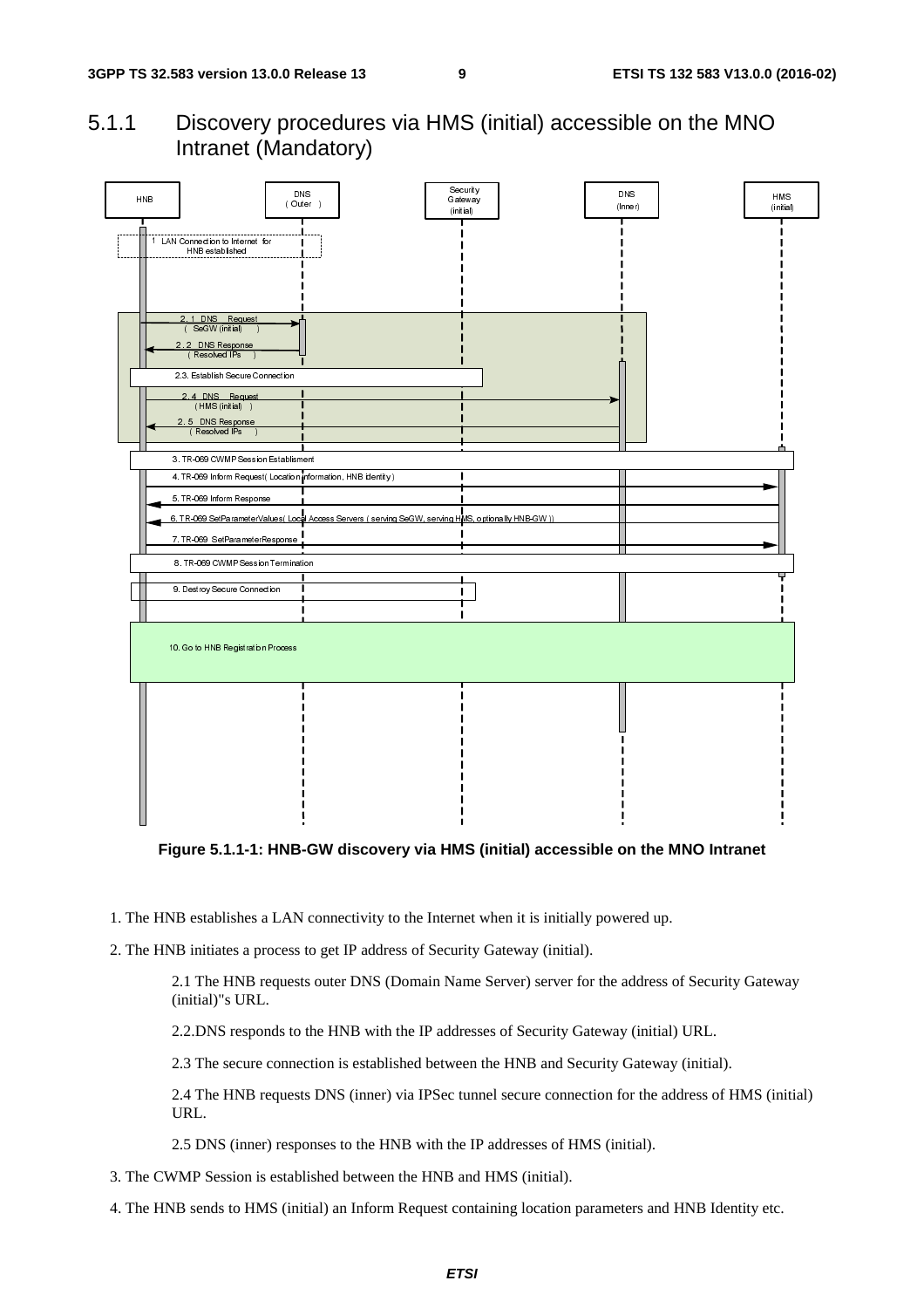5. HMS (initial) returns an Inform response to accept the HNB location information.

6. HMS (initial) then prepares for the local access information (including serving Security Gateway and serving HMS) and sets the values on the HNB using the SetParameterValues message. The Initial HMS may also optionally provide the HNB-GW information to the HNB.

Note: If the Initial HMS does not provide HNB-GW then the serving HMS shall provide it during the HNB registration procedure.

7. The HNB acknowledges the updation by returning a SetParameterValues Response message. If HMS (serving) is the same physical entity as HMS (initial), then go to step 10.

8. The HNB releases the CWMP Session between the HNB and HMS (initial).

9. The IP secure tunnel connection may be destroyed between the HNB and Security Gateway (initial).

10. Next to execute HNB registration process.

### 5.1.2 Discovery procedures via HMS (initial) accessible on the public Internet (Mandatory)



**Figure 5.1.2-1: HNB-GW discovery via HMS (initial) accessible on the public Internet**

In this case the HNB is factory programmed with the initial TR-069 manager URL. The MNO needs to publish the initial TR-069 manager domain name in the outer DNS. At the initial switch-on, the HNB performs the following steps:

1. The HNB establishes a LAN connectivity to the Internet when it is initially powered up.

2. The HNB resolves the host name of the HMS (initial) through going to the outer DNS

3. TR-069 session establishment with the HMS (initial) that is accessible on the public Internet using TLS/SSL security.

4. The HNB sends to HMS (initial) an Inform Request containing location parameters and HNB Identity etc.

5. HMS (initial) returns an Inform response to accept the HNB location information.

6. HMS (initial) then prepares for the local access information (including serving Security Gateway and serving HMS) and sets the values on the HNB using the SetParameterValues message. The Initial HMS may also optionally provide the HNB-GW information to the HNB.

Note: If the Initial HMS does not provide HNB-GW then the serving HMS shall provide it during the HNB registration procedure.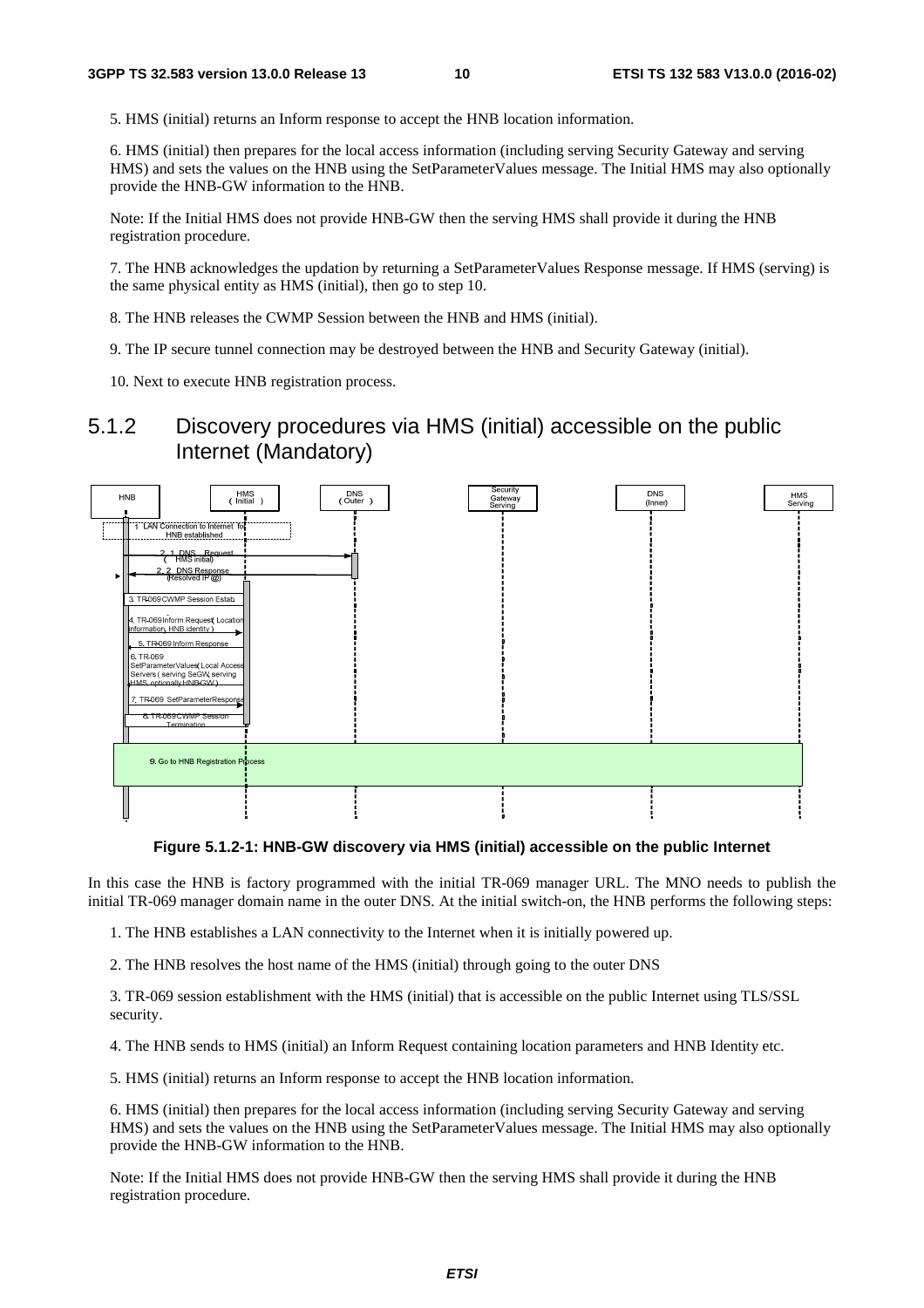- 7. The HNB acknowledges the update by returning a SetParameterValuesResponse message.
- 8. The HNB releases the CWMP Session between the HNB and HMS (initial).
- 9. Next to execute HNB registration process.

### 5.2 HNB Registration (Mandatory)

### 5.2.1 HNB registration Procedure (Mandatory)

HNB registration is a process to put the HNB into service when it is initially powered up. The process contains two subprocesses of registration: registration to HMS (serving) and registration to HNB-GW. In this section, the HNB registration is mainly focused on registration to HMS (serving), and registration to HNB-GW has a reference to the definition of TS 25.467 Section 5.2.2. HMS (serving) may be physically different from HMS (initial).



#### **Figure 5.2.1-1: HNB Registration procedure flow**

Find the HNB has discove<br>vided the HNB-GV<br>ween the HNB and<br>ving) is the same p<br>the HNB-GW info 1. The HNB has discovered the Serving SeGW and the Serving HMS and optionally HNB-GW (if the HMS (initial) provided the HNB-GW during the discovery procedures) and start the registration process. If the secure connection between the HNB and HMS (serving) has already been established, then go directly to step 4. In this case, HMS (serving) is the same physical entity as HMS (initial).

Note: if the HNB-GW information is not provided during the discovery procedure flow then it shall be provided in step 5.3.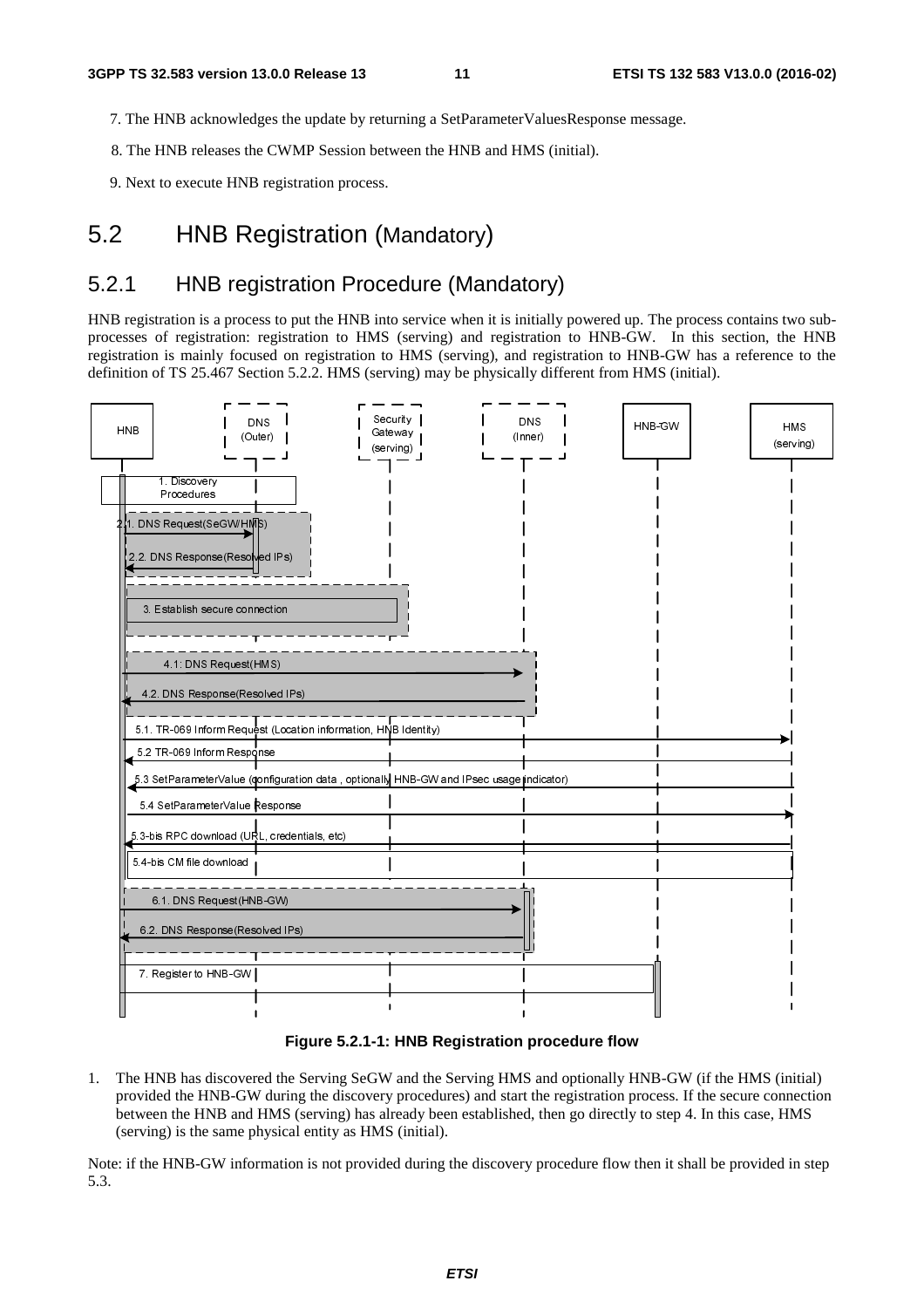- 2. If the local access information of Security Gateway (serving) obtained by the HNB is URL, then the HNB fetches the IP address of Security Gateway (serving) from public outer DNS. If the HMS connection is to be established outside the IPSEC tunnel and the HMS (serving) obtained by the HNB is URL, then the HNB also fetches the IP address of HMS (serving) from outer DNS
	- 2.1 The HNB requests public outer DNS (Domain Name Server) server for the IP address of the Security Gateway (serving)"s URL and optionally the HMS (serving)"s URL.
	- 2.2. Public Outer DNS responds to the Home NodeB with the IP addresses of the Security Gateway (serving) URL and optionally the IP address of HMS (serving) URL.
- 3. A secure connection is established between the HNB and Security Gateway (serving).
- 4. If the HMS connection is to be established inside the IPSEC tunnel and the If the HMS (serving) obtained by the HNB is URL, then the HNB fetches the IP address of HMS (serving) from DNS server (inner) via the secure connection.
	- 4.1 The HNB requests DNS server (inner) via secure connection for the IP address of the HMS (serving) URL.
	- 4.2. DNS (inner) responds to the Home NodeB with the IP addresses of HMS (serving) URL.
- 5. Registration to HMS (serving)
	- 5.1 The HNB sends to HMS (serving) an Inform Request message containing HNB general information as location parameters and HNB Identity, which has a reference to TS 25.467 Section 5.2.2 etc.
	- 5.2 HMS (serving) returns an Inform Response message to accept the HNB general information.
	- 5.3 The HMS (serving) provisions the HNB with configuration data optionally including HNB-GW and IPsec usage indicator (if the HNB-GW is not provided in the discovery procedures then it must be provided in step 5.3)
	- 5.4 The HNB acknowledges the provisioning data by sending a SetParameterValue Response
	- Optionally if CM is done by means of a file download then step 5.3 and step 5.4 are replaced by 5.3-bis and 5.4 bis:

5.3-bis HMS (Serving) may trigger by means of download RPC a CM file download providing CM data.

5.4-bis CM file download procedure optionally including the HNB-GW and IPsec usage indicator.

6. If the HNB-GW obtained by the HNB is URL, then the HNB fetches the IP address of the HNB-GW from DNS server (inner) via the secure connection.

6.1 The HNB requests DNS server (inner) via secure connection for the IP address of the HNB-GW URL.

- 6.2. DNS (inner) responds to the Home NodeB with the IP addresses of HNB-GW URL.
- 7. Registration to HNB-GW, which is already defined in TS 25.467 section 5.2.2.

#### 5.2.2 HNB IPSec IP address change procedure (Conditional Mandatory)

The precondition is to configure HNB using IPsec. If the inner IPsec tunnel IP address of the HNB changes and HNB is connected to HMS via IPSec Tunnel then the HNB shall notify the TR-069 manager using TR-069. To this end the HNB shall establish a connection to the Serving TR-069 manager and use the inform method to update the IPSec IP address. The following flow diagram provides the details of this procedure flows.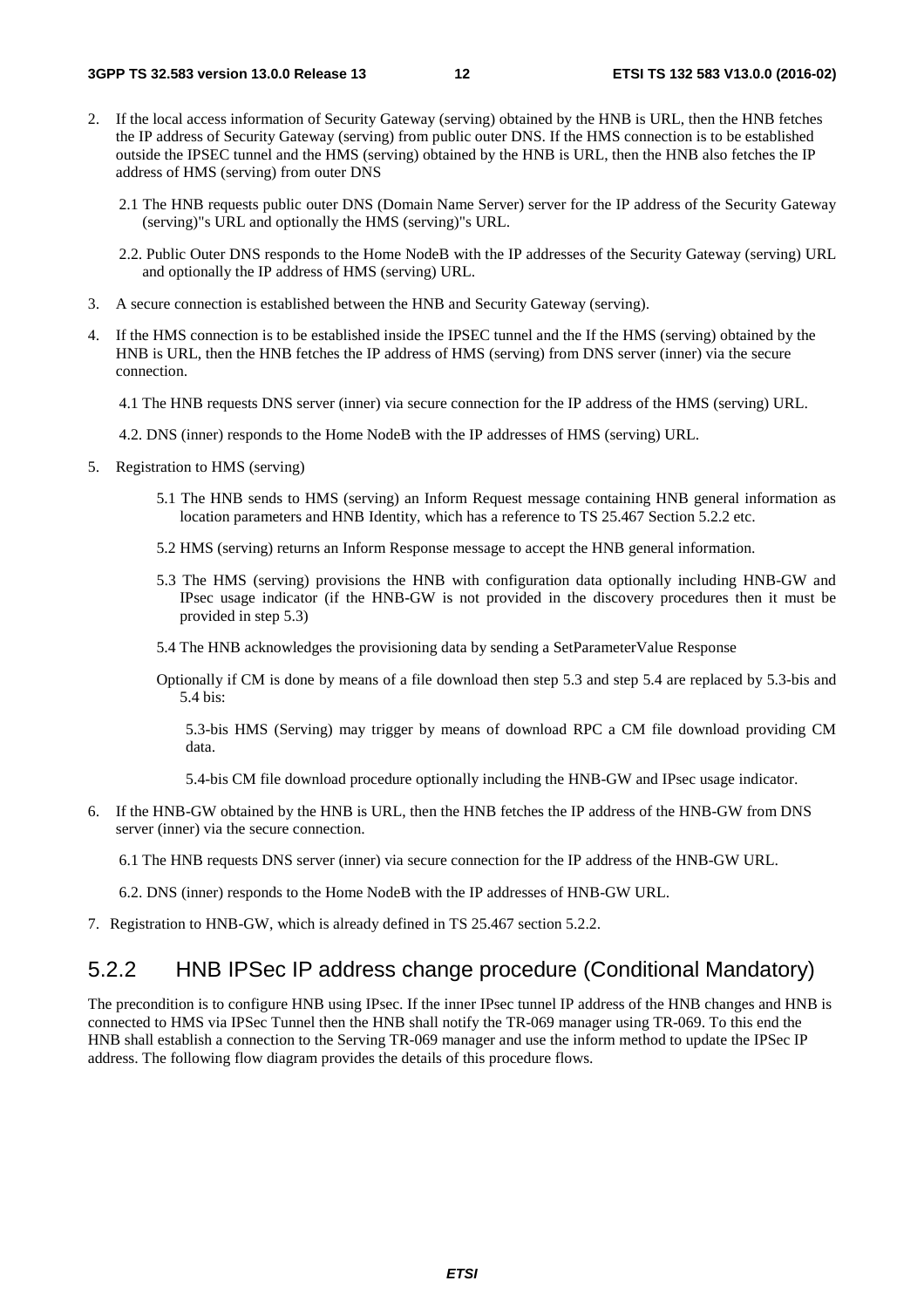

#### **Figure 5.2.2-1**

The basic steps for the IPSec IP address update are as follows:

- A. Connection establishment triggered by the HNB to the TR-069 manager as soon as possible following a change of the IPSec IP address (the procedure for changing the IPSec IP address are outside the scope of this document).
- B. The HNB uses the Inform request method of TR-069 to provide the TR-069 manager with the new IPSec IP address of the HNB in conjunction with the HNB identity (manufacturer serial number)
- C. The TR-069 manager acknowledges the receipt of the new IPSec IP address of the HNB.

### 5.3 HNB Configuration Management (Mandatory)

This section specifies the procedure flows for HNB configuration management using TR-069. As per TS 32.581, CM can be achieved by means of RPC as a mandatory feature or by means of file download as an optional feature:

- RPC set parameter values method: Following a registration of the HNB to the TR-069 manager, the TR-069 starts updating CM data on the HNB by means of the Set Parameter Value method of RPC in any combination or order. Subsequent updates of the CM data are done using the same procedure (for any combination of parameters).
- File download: Following a registration of the HNB to the TR-069 manager, the TR-069 manager may trigger the HNB to start a file download of CM data. Subsequent to this initial phase the TR-069 may trigger at any point in time the HNB to start a file download to allow an update of the CM data.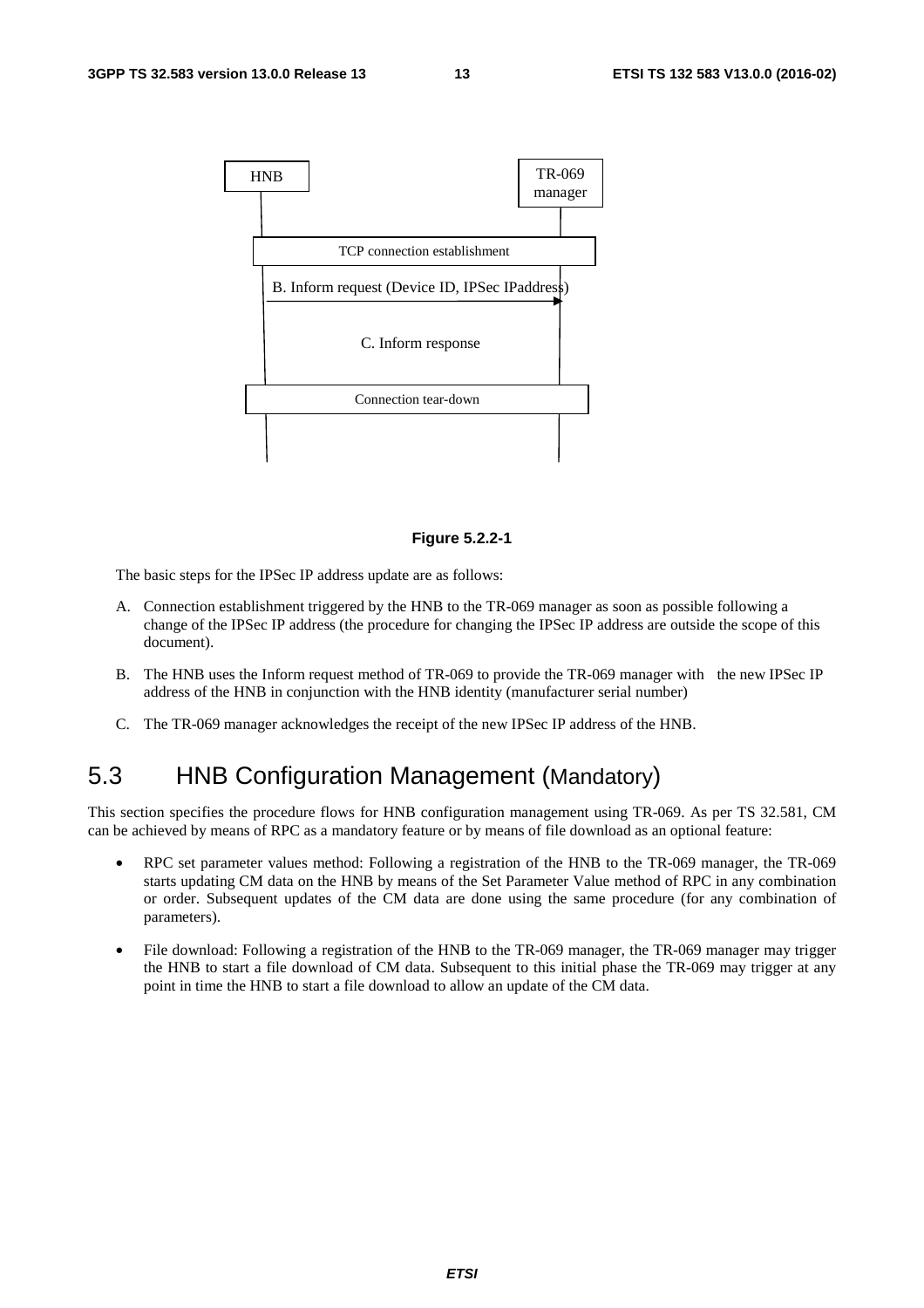#### 5.3.1 HNB configuration management by means of file download (Optional)



#### **Figure 5.3.1-1**

Following the HNB registration procedure or subsequently when the TR-069 manager decides to update CM data (in this case the TR-069 manager needs to issue a connection request to the HNB), the following sequence of exchange takes place

A. The TR-069 manager instructs the HNB by means of an RPC method, namely download, to start a CM file download. The parameters for the download method can refer to TR-069 Amendment 2 [5] Table 30 - download arguments.

B. The HNB starts a CM file download request to the File server by using one of the available interfaces (FTP, HTTP, etc) as specified in the URL

C. The CM file is downloaded from the File server. The file format is specified in TS 32.584.

D. CM file download status indication: the HNB indicates success or failure of the CM file download to the TR-069 manager. The success case means all downloaded parameters are installed / configured in the HNB. The failure case means none of the downloaded parameters is installed / configured in the HNB. Possible reasons are: one or more downloaded parameters are considered illegal or invalid, the downloaded file was corrupted.

The mechanisms by which the CM file is installed on the File server and the corresponding URL is built and provided to the TR-069 manager are not specified in this document.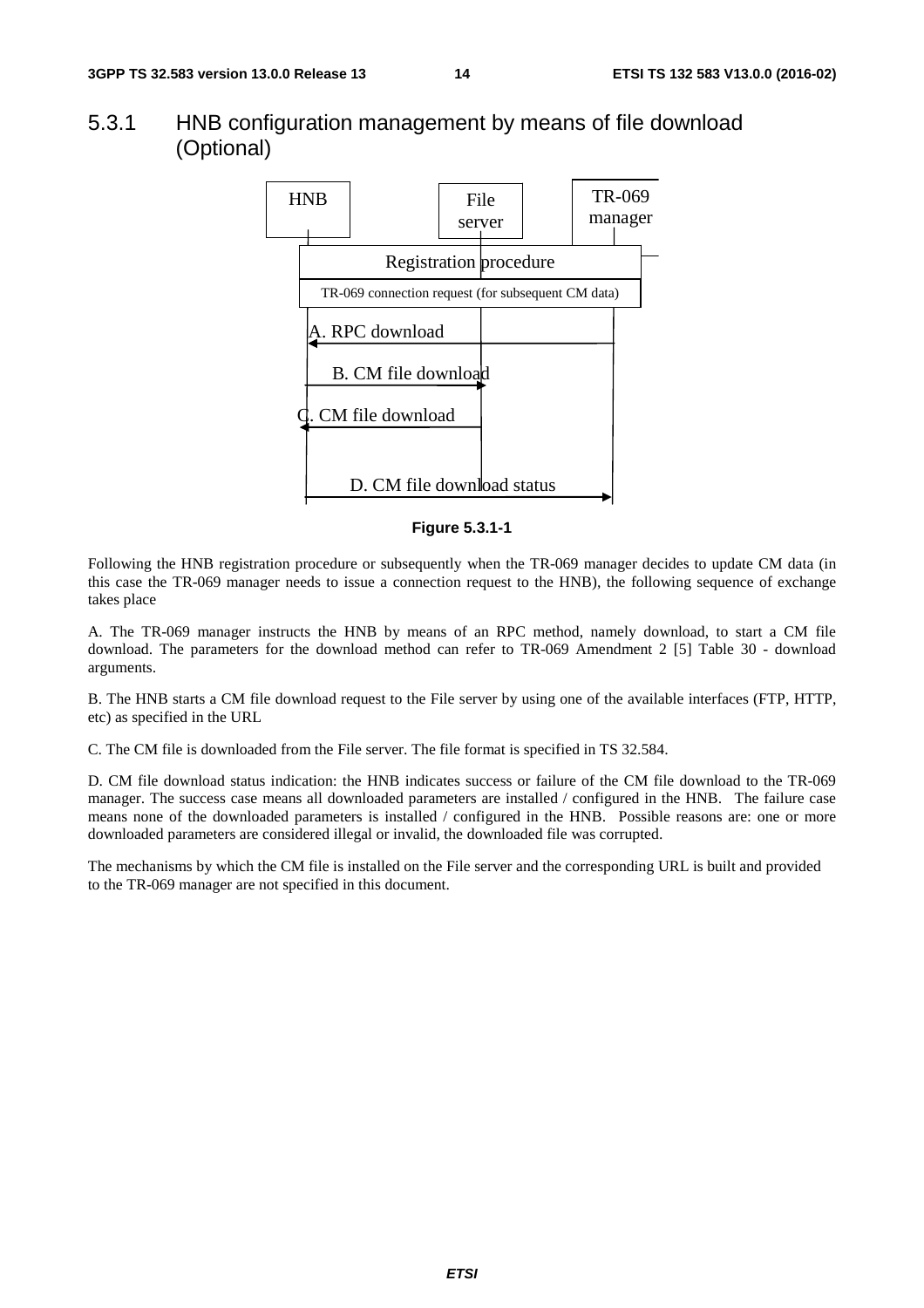#### 5.3.2 HNB configuration management using RPC Set Parameter Value method (Mandatory)



#### **Figure 5.3.2-1**

Following the HNB registration procedure or subsequently when the TR-069 manager decides to update CM data (in this case the TR-069 manager needs to issue a connection request to the HNB), the following sequence of exchange takes place

A. The TR-069 manager calls a SetParameterValue RPC on the HNB with the following parameters:

• Parameter List: the set of parameter names and corresponding values

B. indicates the status of the SetParameterValue RPC (success or failure)

### 5.4 HNB De-Provisioning (Mandatory)

The TR-069 manager must provide the ability for the operator to de-provision a HNB (e.g. if the subscriber ends his subscription).

Subsequent requests from the HNB shall not lead to the registration process described in clause 5.2 until the operator allows it.

De-provisioning may involve other operations which are not in the scope of this document...

There are two possible ways to de-provision a HNB:

- Use of FactoryReset RPC method (optional in TR-069)
- SetParameterValue to reset all or a set of HNB parameters

If the FactoryReset RPC method is used, the HNB must initiate the factory reset procedure only after successful completion of the session.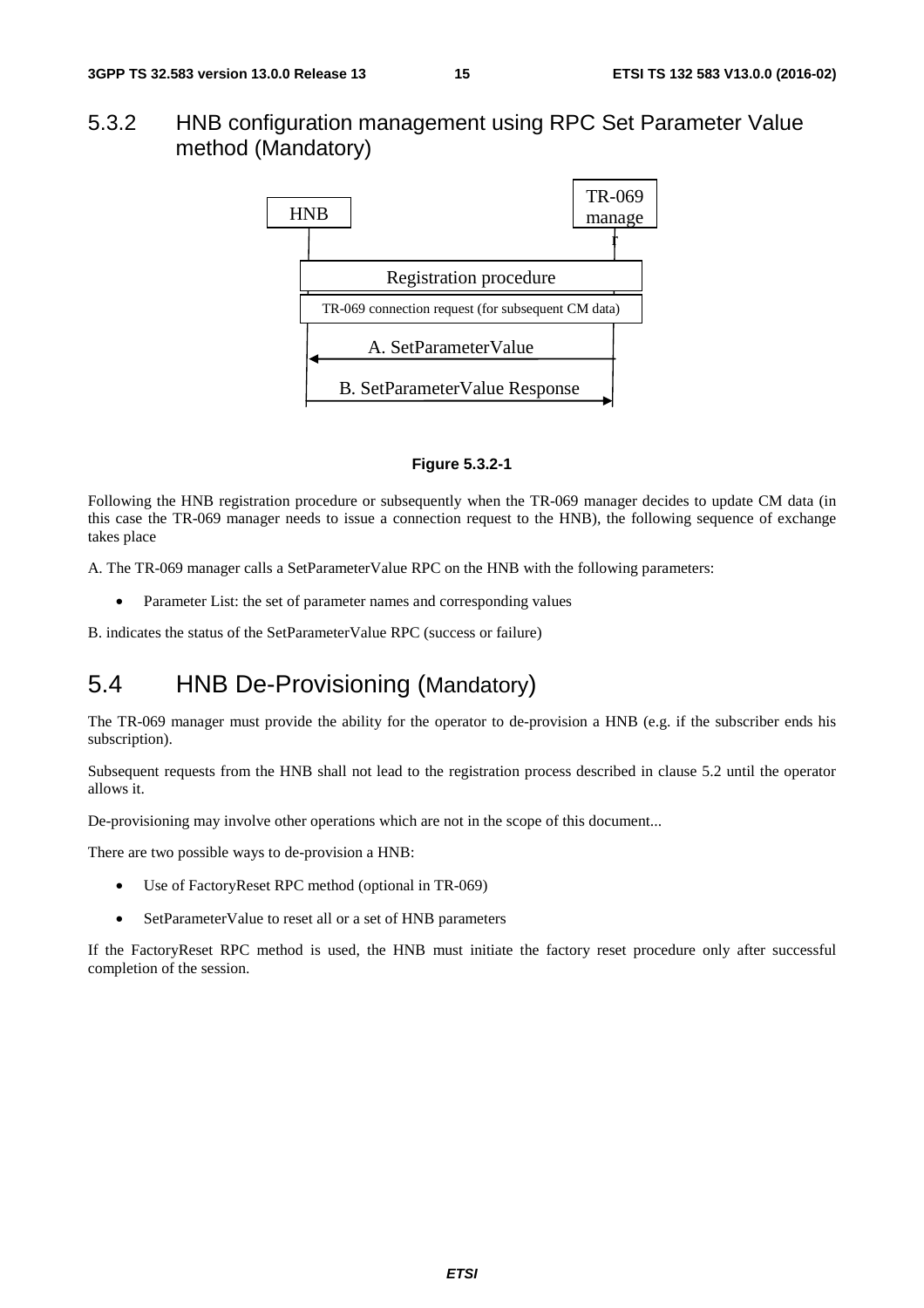

#### **Figure 5.4-1: HNB de-provisioning using FactoryReset RPC method**

Figure 5.4-2 provides the procedure flows for HNB deregistration using SetParameterValue. The process consists in reinitializing all or a set of parameters in the data model. The set of parameters to be reinitialized is operator policy dependent.



**Figure 5.4-2: HNB de-provisioning using SetParameterValue method**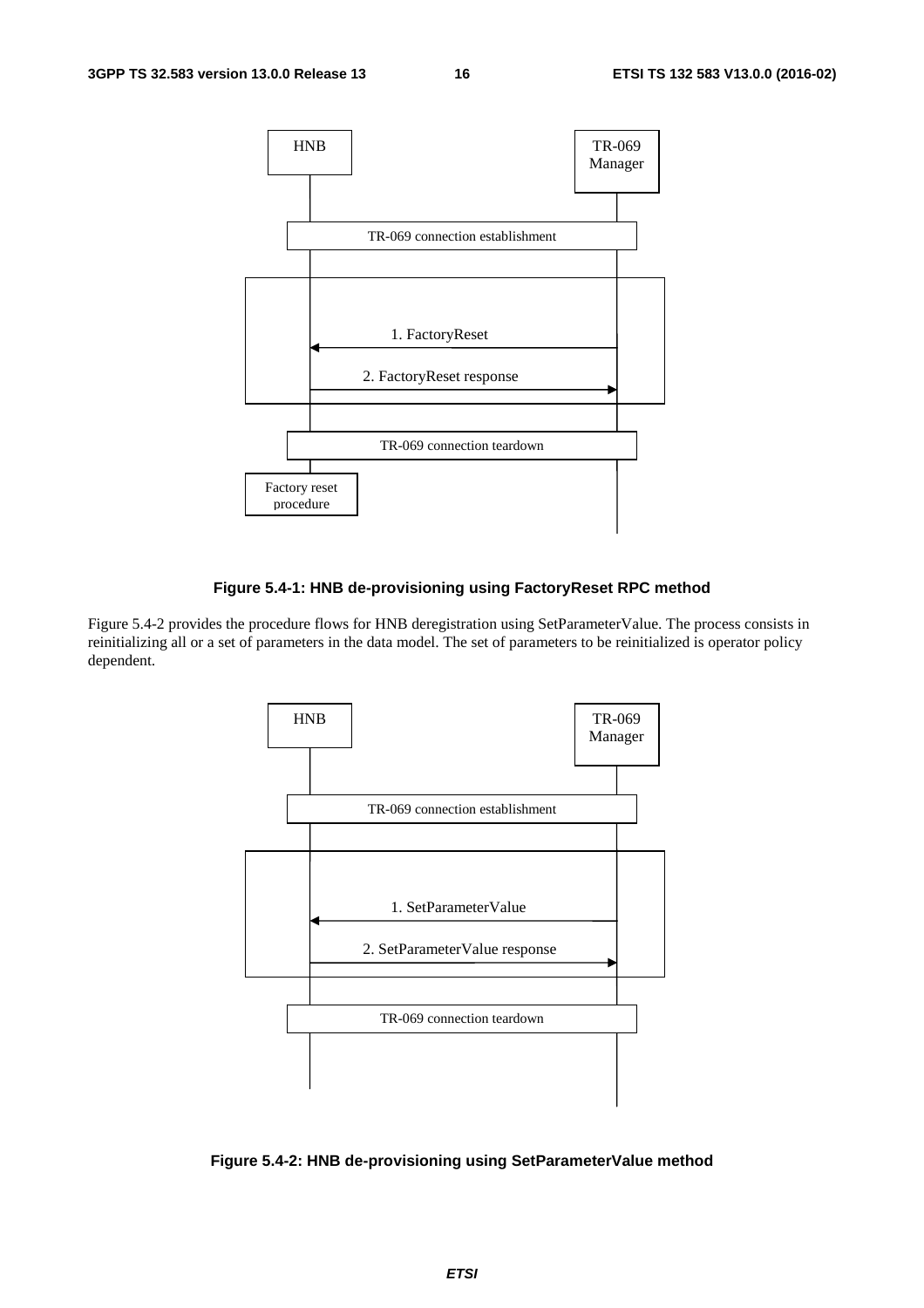### 5.5 Alarm Reporting (Mandatory)

### 5.5.1 Alarm Reporting Mechanism Configuration (Mandatory)

This procedure allows TR-069 Manager to use SetParameterValues method to determine by which alarm attributes of the HNB alarms shall be selected out and reported to TR-069 Manager. The alarms shall be selected out by perceived severity, alarm type, etc.



**Figure 5.5.1-1: Alarm Reporting Mechanism Configuration** 

A TR-069 connection is requested to be established before the procedure.

- 1. TR-069 Manager initiates alarm reporting mechanism configuration by using SetParameterValues. The parameters determined in SetParameterValues are referring to TS 32.582 [10].
- 2. HNB responses to TR-069 Manager to confirm alarm reporting mechanism by SetParameterValues Response. If the response message returns an error code, then the procedure ends up with failure.

The detail procedure of SetParameterValues refer to TR-069 Amendment 2 [5] A.3.2.1

### 5.5.2 Alarm Reporting Procedure (by RPC method) (Mandatory)

When the alarms occur, the HNB report alarms to the TR-069 Manager according to the predefined alarm reporting mechanism.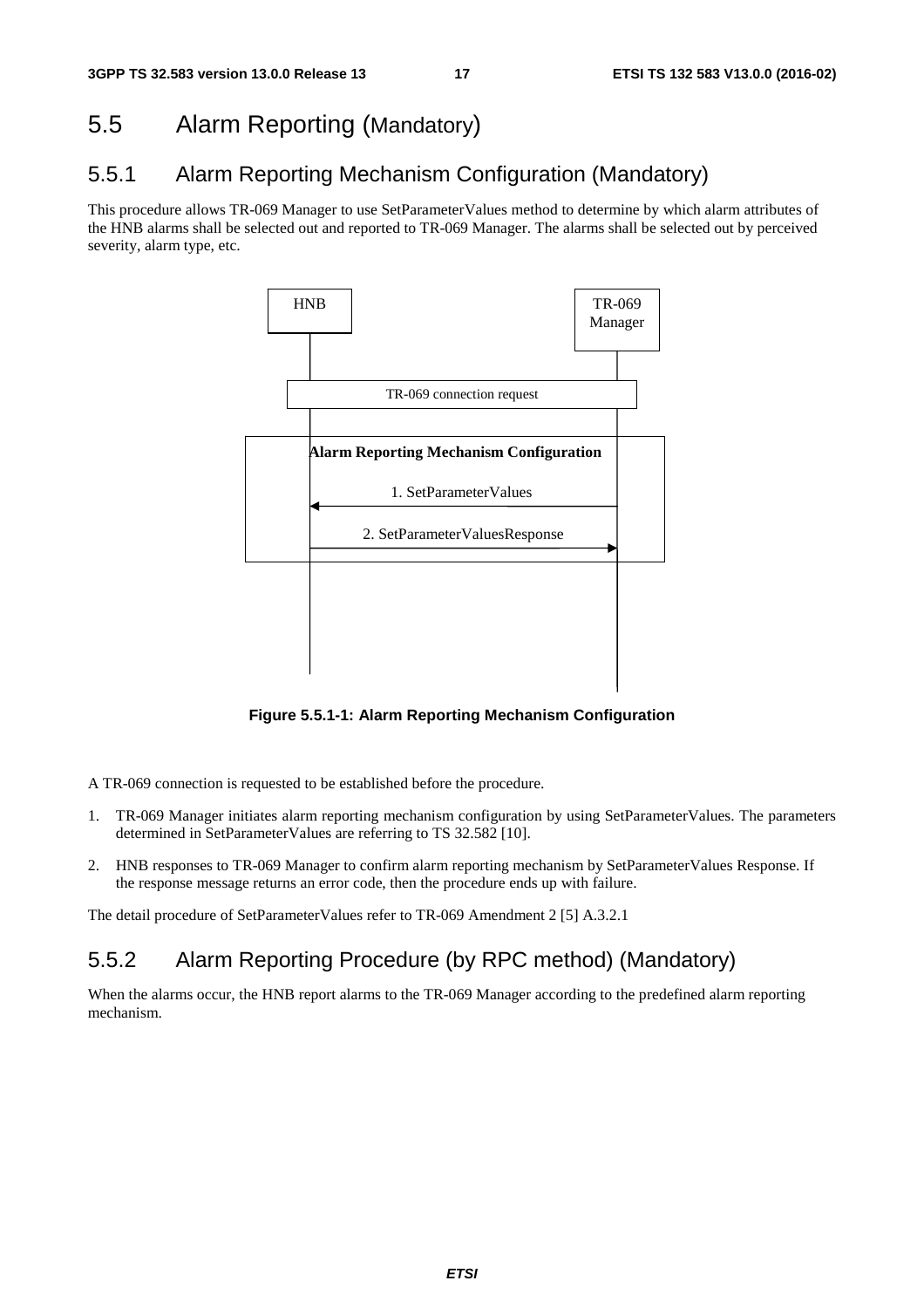

**Figure 5.5.2-1: Alarm Reporting Procedure Flow** 

A TR-069 connection is requested to be established before the procedure.

- 1. HNB reports the alarm directly to TR-069 Manager by using Inform method when the raised alarm keeps in line with alarm reporting mechanism.
- 2. When TR-069 Manager receives the alarm, it responses to HNB with InformResponse.

The detail procedure of Inform refer to TR-069 Amendment 2 [5] A.3.3.1

For Inform method to report the HNB alarms, active notifications shall be reported to TR-069 Manager immediately, passive notifications shall be reported in the next session established with TR-069 Manager.

### 5.6 PM File Upload (Mandatory)

### 5.6.1 PM File Upload Period Set Procedure (Mandatory)

In the PM file upload procedure flow, TR-069 Manager uses SetParameterValues method to set the period a HNB for PM file uploading of HNB. The HNB then uploads PM file to the File Server periodically. When the periodic upload enable parameter is set to disabled, HNB shall not upload PM file any more.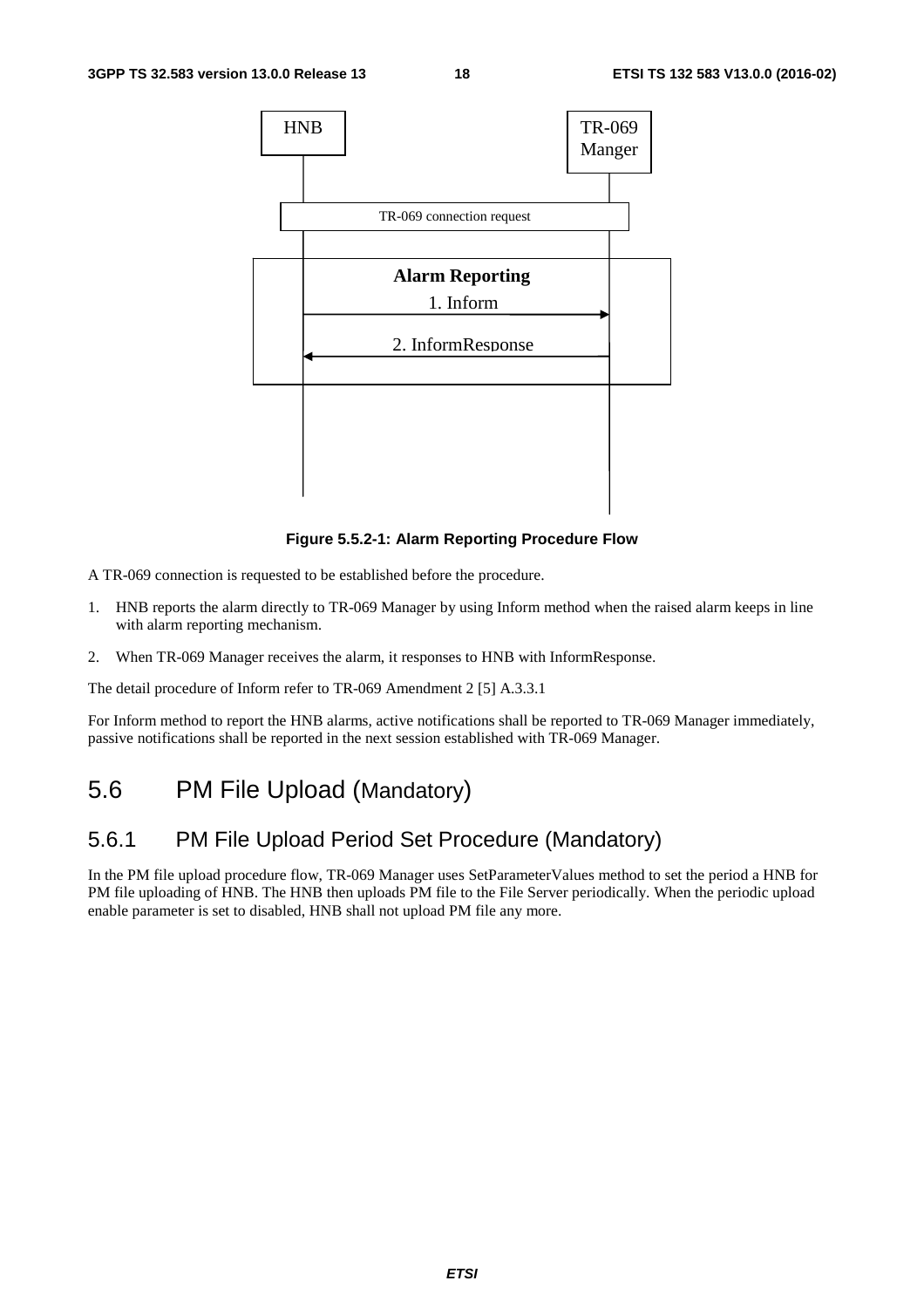

#### **Figure 5.6.1-1: PM File Upload Period Set procedure flow**

A TR-069 connection is requested to be established before the procedure.

- 3. TR-069 Manager initiates PM file upload period set procedure flow by using SetParameterValues to set the period of PM file uploading.
- 4. HNB responses to TR-069 Manager to confirm the setting by SetParameterValuesRessponse. If the response message returns an error code, then the procedure ends up with failure.

The detail procedure of SetParameterValues refer to TR-069 Amendment 2 [5] A.3.2.1

### 5.6.2 PM File Uploading Procedure (Mandatory)



**Figure 5.6.2-1: PM file uploading procedure flow** 

1. HNB uploads the PM file to File Server (by use of upload method) periodically according to period parameter. The upload method may be one selected from FTP/ FTPS/SFTP/HTTP/HTTPS. The location of File Server is determined by TR-069 Manager.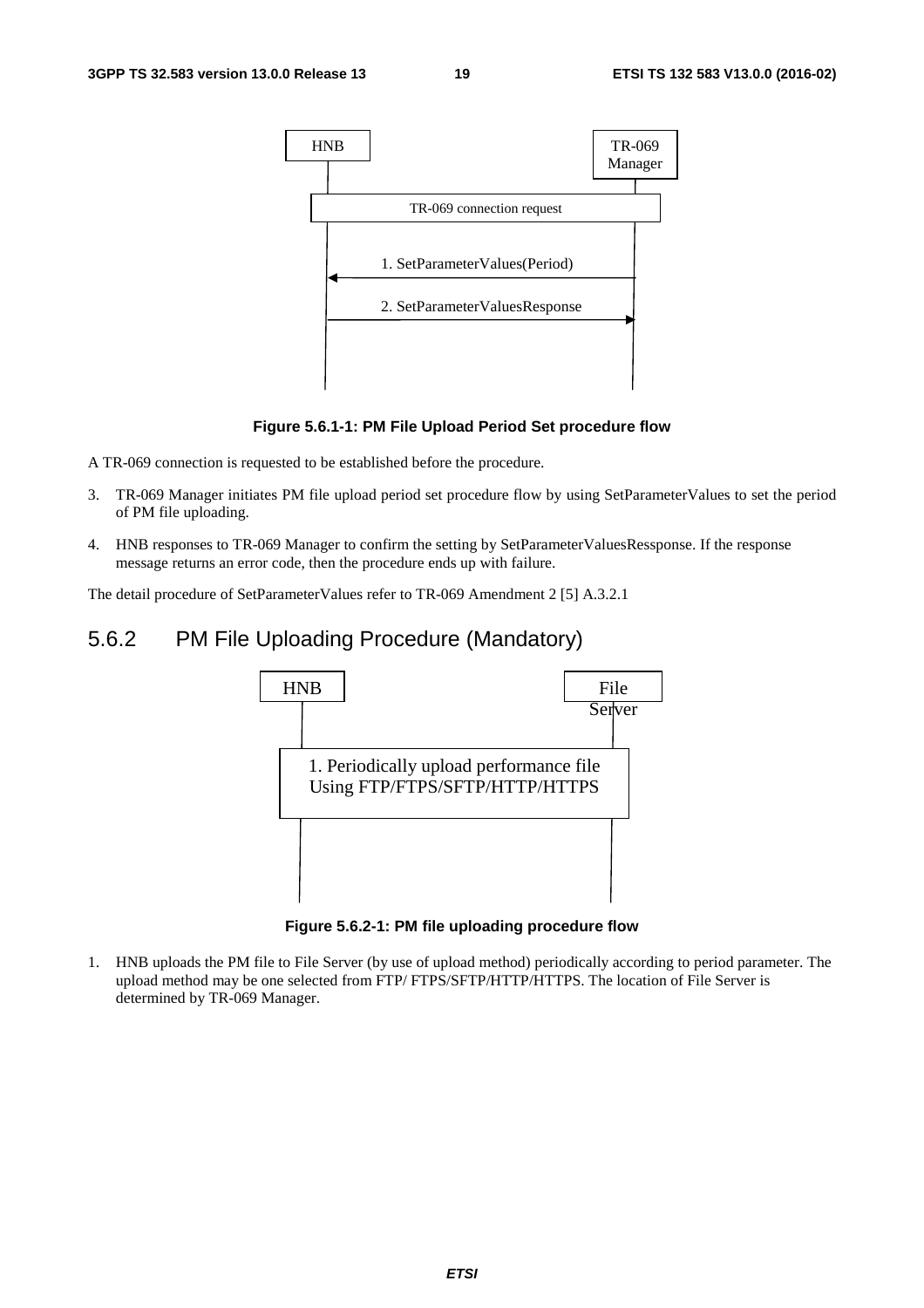# Annex A (informative): Change history

| <b>Change history</b> |              |                 |           |                          |                                                                                                   |                   |               |  |  |
|-----------------------|--------------|-----------------|-----------|--------------------------|---------------------------------------------------------------------------------------------------|-------------------|---------------|--|--|
| Date                  | TSG#         | <b>TSG Doc.</b> | <b>CR</b> | <b>Rev</b>               | Subiect/Comment                                                                                   | <b>Old</b>        | <b>New</b>    |  |  |
| Mar 2009              | SP-43        | SP-090069       |           | $\overline{\phantom{a}}$ | Presentation to SA for information and approval                                                   | 1.0.0             | 8.0.0         |  |  |
| Jun 2009              | <b>SP-44</b> | SP-090295 001   |           | $-$                      | Clarify the HNB Configuration Management (CM) procedure flow<br>via file download                 | 8.0.0             | 9.0.0         |  |  |
| Sep 2009              | $SP-45$      | SP-090539 003   |           | $\sim$ $\sim$            | Precise the meaning of HNB CM procedure flow via file download                                    | 9.0.0             | 9.1.0         |  |  |
| Dec-2009              | <b>SP-46</b> | SP-090723 005   |           | $\sim$ $\sim$            | Correction of errors in clause number reference, figure number<br>reference, and figure numbering | 9.1.0             | 9.2.0         |  |  |
| 2011-03               |              |                 |           |                          | Update to Rel-10 version (MCC)                                                                    | 9.2.0             | 10.0.0        |  |  |
| 2011-06               | SP-52        | SP-110288 006   |           | $\overline{2}$           | Correction of procedure flows for HNB non-IPsec usage - alignment 10.0.0<br>with 33.320           |                   | 10.1.0        |  |  |
| 2011-09               | SP-53        | SP-110533 010   |           |                          | Align the HNB-GW discovery procedure with flow diagram                                            | 10.1.0            | 10.2.0        |  |  |
| 2011-09               | SP-53        | SP-1105321012   |           |                          | Add the root CA certificate pre-configuration to the discovery<br>procedures                      | $10.1.0$   10.2.0 |               |  |  |
| 2012-09               |              |                 |           |                          | Update to Rel-11 version (MCC)                                                                    | $10.2.0$ 11.0.0   |               |  |  |
| 2014-10               |              |                 |           |                          | Update to Rel-12 version (MCC)                                                                    | 11.0.0 12.0.0     |               |  |  |
| 2016-01               |              |                 |           |                          | Update to Rel-13 version (MCC)                                                                    |                   | 12.0.0 13.0.0 |  |  |